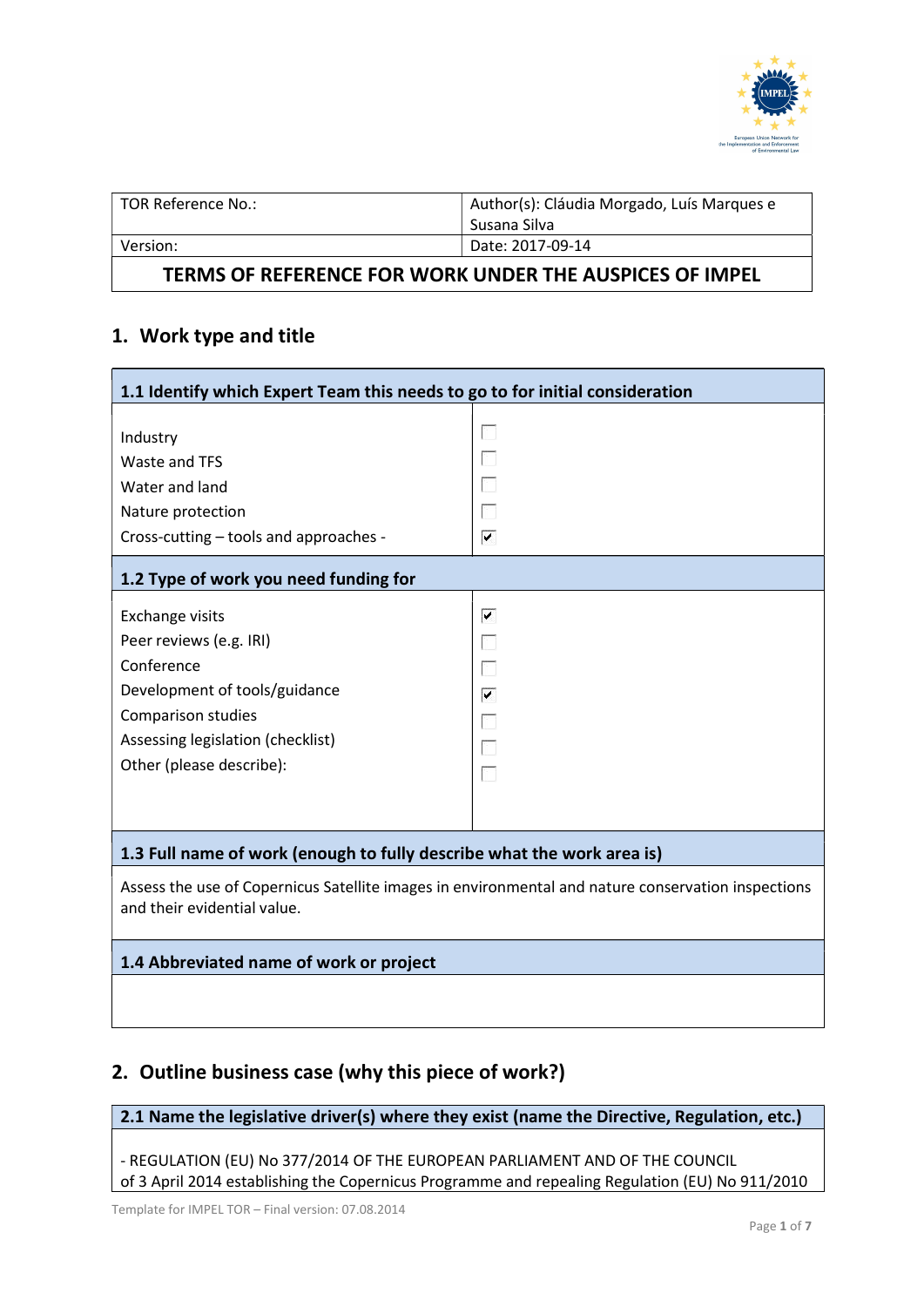

| - Directive 2007/2/EC of the European Parliament and of the Council of 14 March 2007 establishing<br>an Infrastructure for Spatial Information in the European Community (INSPIRE). |                                                                             |                      |
|-------------------------------------------------------------------------------------------------------------------------------------------------------------------------------------|-----------------------------------------------------------------------------|----------------------|
|                                                                                                                                                                                     | 2.2 Link to IMPEL MASP priority work areas                                  |                      |
| 1.                                                                                                                                                                                  | Assist members to implement new legislation                                 | n                    |
| 2.                                                                                                                                                                                  | Build capacity in member organisations through the IMPEL Review Initiatives |                      |
| 3.                                                                                                                                                                                  | Work on 'problem areas' of implementation identified by IMPEL and the       |                      |
|                                                                                                                                                                                     | <b>European Commission</b>                                                  | $\blacktriangledown$ |
| 2.3 Why is this work needed? (background, motivations, aims, etc.)                                                                                                                  |                                                                             |                      |
|                                                                                                                                                                                     |                                                                             |                      |

Copernicus is a European Union Programme, coordinated and managed by the European Commission, aimed at developing European information services based on satellite Earth Observation and in-situ (non-space) data. The Earth observation satellites, which provide the data exploited by the Copernicus services, are divided into two groups of missions: The Sentinels, which are currently being developed for the specific needs of the Copernicus programme and the Contributing Missions, which are operated by National, European or International organisations and already provide a wealth of data for Copernicus services. This information is available without cost and can be applied to several domains.

Environmental law enforcement may be supported by this highly updated and valuable geographic information, gathering, storing, managing and assisting the field activities. However it is still uncertain the methods, institutional use and the legal application of these tools for the environmental and land use analysis. Therefore, this project aims to identify the potential users of these remote sensing data, based on Copernicus services and understand how this information can support the environmental and nature conservation inspections inspection activities within the specificity of each IMPEL members involved and how it has already been applied and can be applied in the future, considering main procedures, methods, (open) access to such procedures and methods and legal constrains (concerning geo-spatial evidence appliance in different countries legal background).

Associated with the pre geo-analysis (Copernicus-based), mostly space-based data, there is a complementary related information that can be acquired through Unmanned Aerial Vehicles (UAV - Drone) for more detailed and specific (circumscribed) information on site. This information support the Copernicus images for specific, uncertain, miscellaneous (complex) areas, at high resolution and on demand. The awareness of this geo-spatial remote sense data, as tools for identify on field inspection activities offers solutions for a collaborative support system within the UE institutions, sharing experiences, main constraints and knowledge of geospatial technological application.

2.4 Desired outcome of the work (what do you want to achieve? What will be better / done differently as a result of this project?)

- Exchange of information and current best practice concerning the use of Copernicus services and UAV as a tool for environmental and nature conservation inspections and the possible legal constraints regarding the use of the collected data;

- Gather knowledge on the development of methodologies that assist IMPEL members who are currently using or planning to use these tools/technologies;

- Increase the capability of using Copernicus services outputs to support and prioritize inspection programs;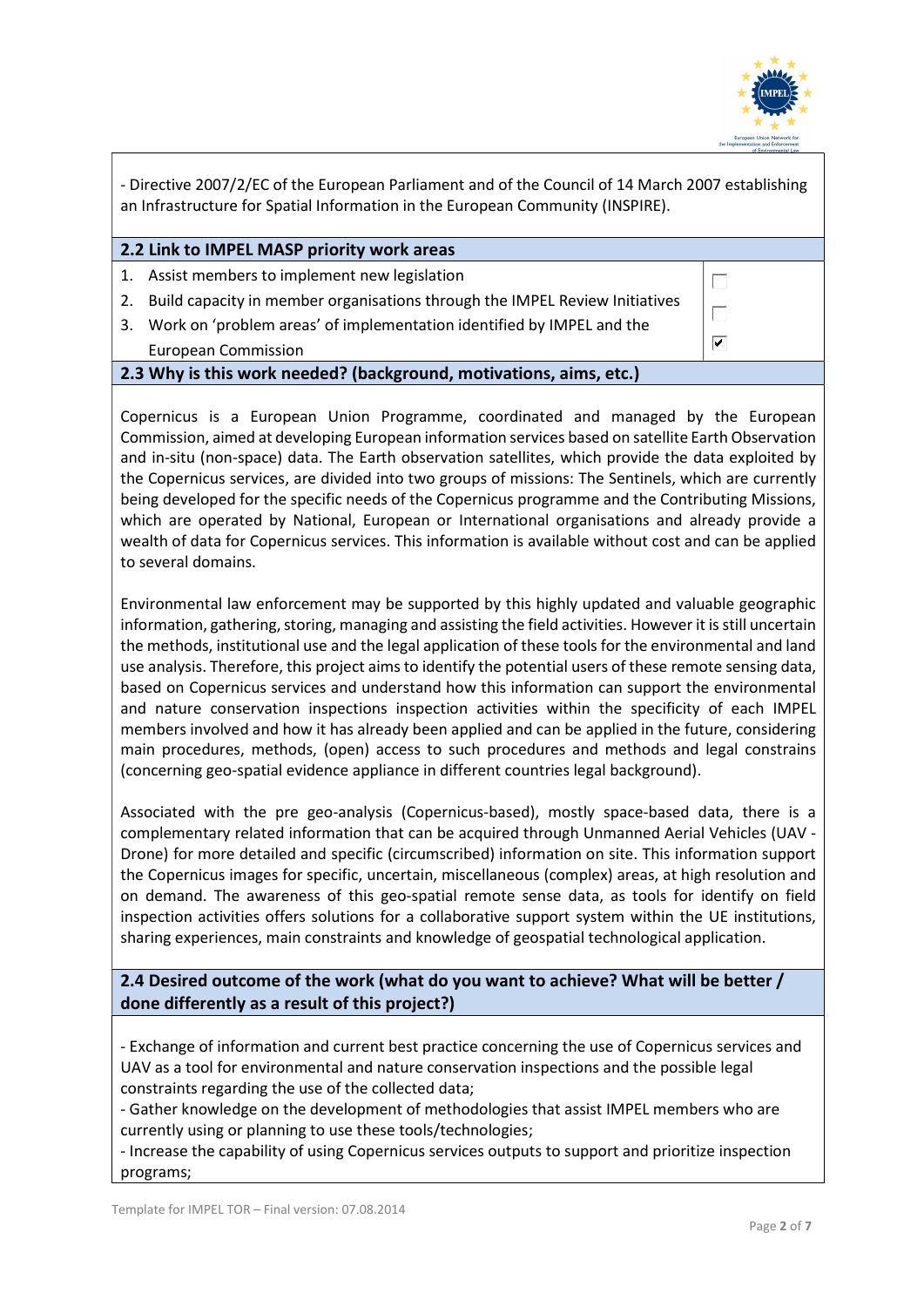

- Share methodologies and expertise of geographic information applied in environmental and nature conservation inspections;

- Identify potential barriers to using geo-spatial technologies regarding their probative value.

2.5 Does this project link to any previous or current IMPEL projects? (state which projects and how they are related)

- Water Over-abstraction and Illegal Abstraction Detection and Assessment (WODA);

- Drones and mobile technology.

Not and IMPEL project but supported by IMPEL: - Using Satellite Earth Observation and GPS tracking to Combat Waste Crime and Ensure Waste Compliance.

## 3. Structure of the proposed activity

#### 3.1 Describe the activities of the proposal (what are you going to do and how?)

Three meetings will be held: one in Portugal and two in other Member States (TBD)

1. Questionnaire:

Before the first meeting, a questionnaire will be sent to all the members in the project team to assess their expertise in the use of Copernicus services and UAV in environmental and nature conservation inspections, specifically regarding existing methodologies (in use or in development) and the use of data collected from these tools as probative value.

2. Kick-Off Meeting:

General planning of the activities; defining the state of the art of techniques adopted in the use of satellite images and UAV; analysis and presentation of the results from the questionnaire. (Instrument: Questionnaire); presentation by team leader and other participants. Preparation of training sessions to be held in the following events.

3. Intermediate Meeting:

Presentations by team members demonstrating the methodologies developed in the use of these tools. Exchange examples and research regarding the use of satellite and UAV data as probative value. Training sessions/workshop.

4. Final Meeting:

Preparation of the final Report and Follow-Up.

### 3.2 Describe the products of the proposal (what are you going to produce in terms of output / outcome?)

Transfer of knowledge on current practice with respect to the use of satellite images and UAV as evidence in environmental and nature conservation inspections.

Written Report: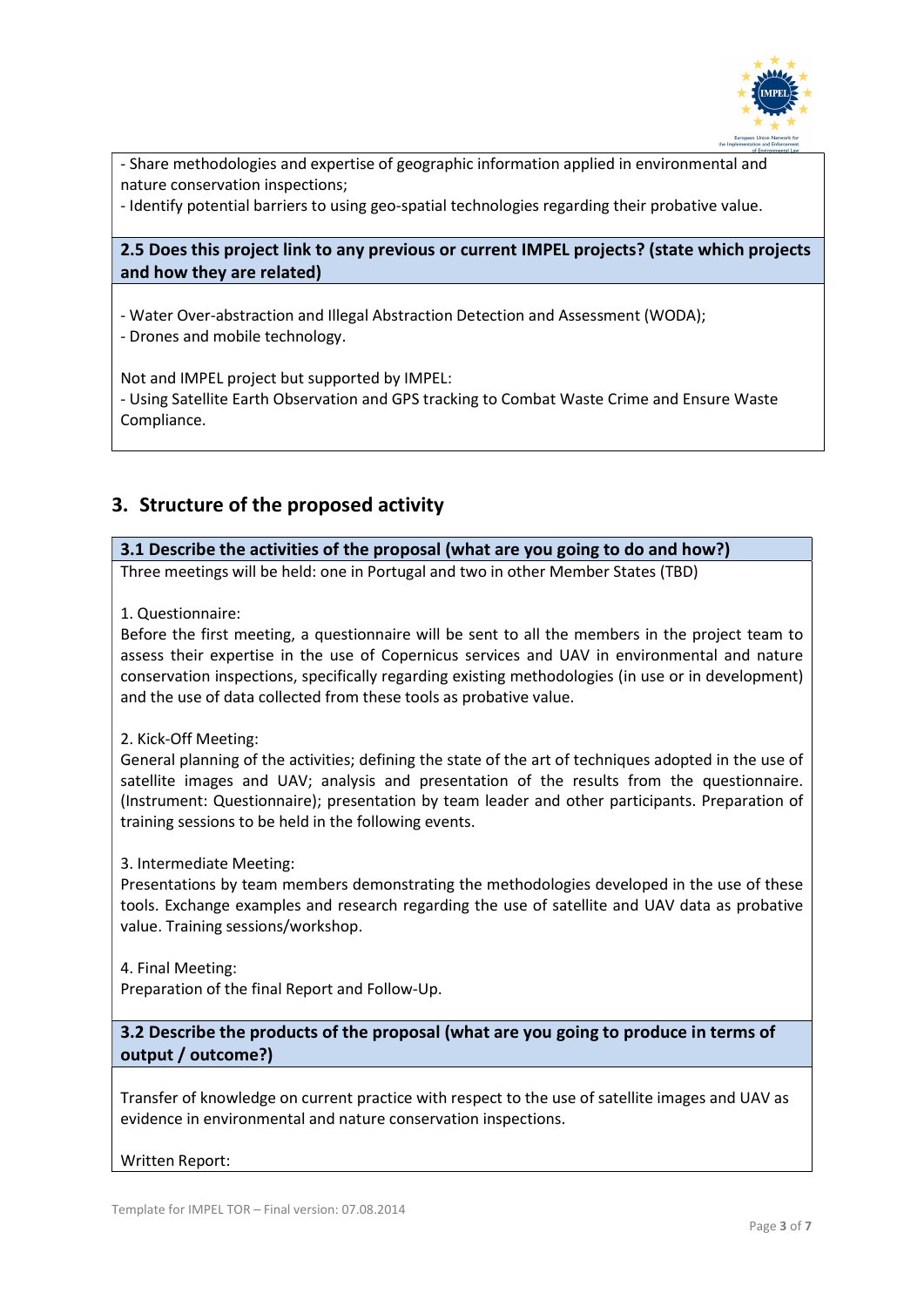

- Conclusions on the methodologies used or developed by the participants and their dissemination to other IMPEL members.

#### 3.3 Describe the milestones of this proposal (how will you know if you are on track to complete the work on time?)

- 1. Kick-Off Meeting (Apr2018)
- 2. Intermediate Meeting (Set 2018)
- 3. Final Meeting (Nov 2018)
- 4. Report

3.4 Risks (what are the potential risks for this project and what actions will be put in place to mitigate these?)

Potential risk of project team members accessing data, software, hardware and training background. The team leader can provide training and access within their installations, during the scheduled events.

## 4. Organisation of the work

4.1 Lead (who will lead the work: name, organisation and country) – this must be confirmed prior to submission of the TOR to the General Assembly)

General Inspectorate for the Ministries of Environment, Spatial Planning, Agriculture and Sea (IGAMAOT), Portugal

4.2 Project team (who will take part: name, organisation and country)

Tbd, 10 countries

4.3 Other IMPEL participants (name, organisation and country)

tbd

#### 4.4. Other non-IMPEL participants (name, organisation and country)

- Direção-Geral do Território (DGT), Portugal

- Portuguese Environment Agency (APA), Portugal
- The Institute of Nature Conservation and Forests, I.P., hereinafter designated by ICNF;

- The Regional Inspectorate for Environment from Azores, hereinafter designated by IRA Açores, - Representatives from the Earth Observation Group (GOT), Portugal

## 5. High level budget projection of the proposal. In case this is a multi-year project, identify future requirements as much as possible

Template for IMPEL TOR – Final version: 07.08.2014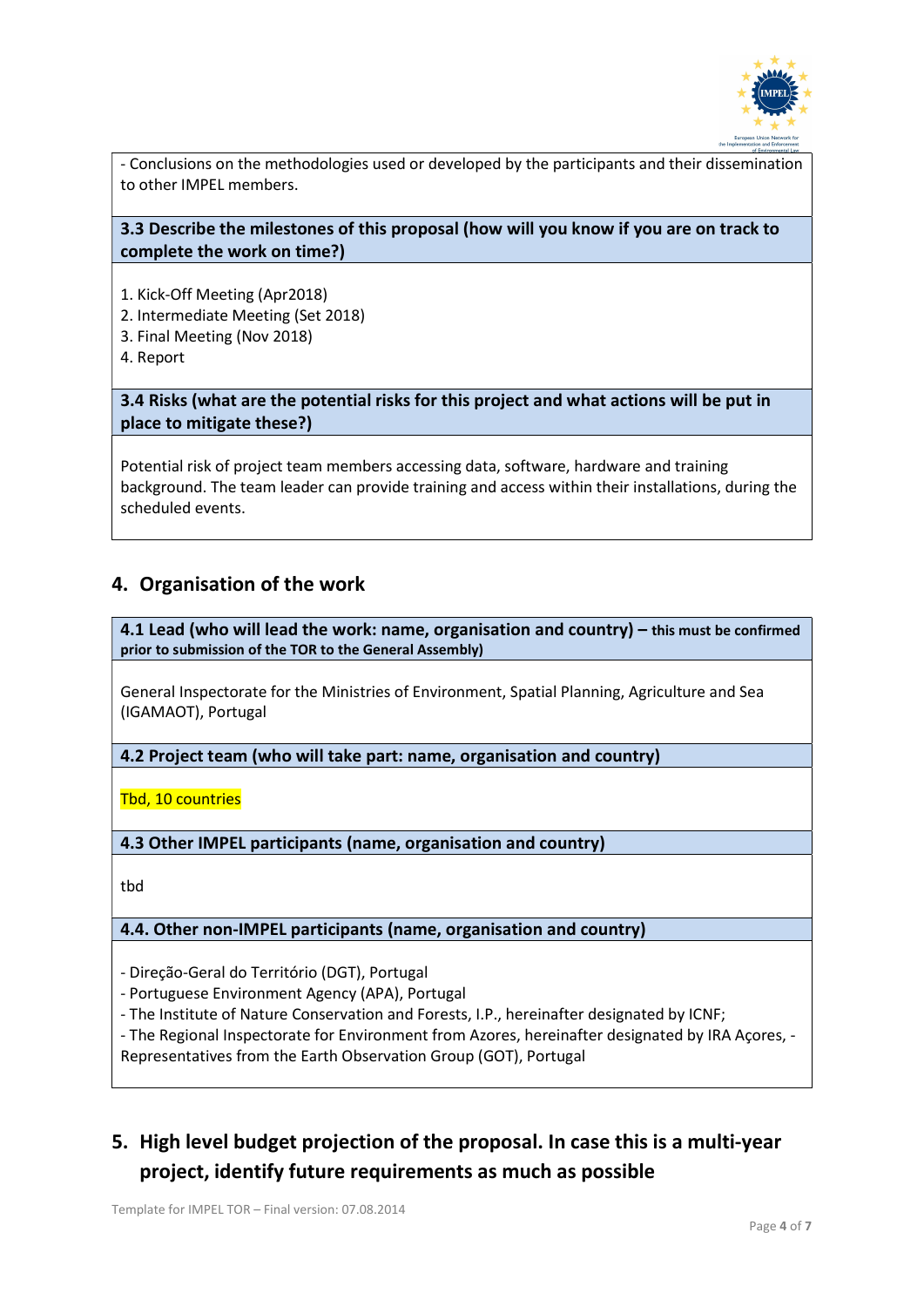

|                             | Year 1  | Year 2 | Year <sub>3</sub> | of Environmental Law<br>Year 4 |
|-----------------------------|---------|--------|-------------------|--------------------------------|
|                             | (exact) |        |                   |                                |
| How much money do you       | 20000€  |        |                   |                                |
| require from IMPEL?         |         |        |                   |                                |
| How much money is to be co- |         |        |                   |                                |
| financed                    |         |        |                   |                                |
| <b>Total budget</b>         |         |        |                   |                                |

# 6. Detailed event costs of the work for  $year 1$ </u>

|                                     | Travel $\epsilon$<br>(max €360 per<br>return journey) | Hotel €<br>(max €90 per night) | Catering $\epsilon$<br>(max €25 per day) | Total costs $\epsilon$ |
|-------------------------------------|-------------------------------------------------------|--------------------------------|------------------------------------------|------------------------|
| Event 1                             | 3000                                                  | 1800                           | 500                                      |                        |
| <b>Kick-Off Meeting</b>             |                                                       |                                |                                          |                        |
| <b>Apr 2018</b>                     |                                                       |                                |                                          |                        |
| <b>Portugal</b>                     |                                                       |                                |                                          |                        |
| 10                                  |                                                       |                                |                                          |                        |
| $\overline{2}$                      |                                                       |                                |                                          |                        |
| Event 2                             | 9000                                                  | 4500                           | 1200                                     |                        |
| <b>Intermediate Meeting</b>         |                                                       |                                |                                          |                        |
| <b>Set 2018</b>                     |                                                       |                                |                                          |                        |
| tbd                                 |                                                       |                                |                                          |                        |
| 25                                  |                                                       |                                |                                          |                        |
| $\overline{2}$                      |                                                       |                                |                                          |                        |
| Event 3                             | $(*)$                                                 | $(*)$                          | $(*)$                                    |                        |
| <b>Final Meeting</b>                |                                                       |                                |                                          |                        |
| <b>Nov 2018</b>                     |                                                       |                                |                                          |                        |
| tbd                                 |                                                       |                                |                                          |                        |
| 5                                   |                                                       |                                |                                          |                        |
| $\overline{2}$                      |                                                       |                                |                                          |                        |
| Event 4                             |                                                       |                                |                                          |                        |
| <type event="" of=""></type>        |                                                       |                                |                                          |                        |
| <data event="" of=""></data>        |                                                       |                                |                                          |                        |
| <location></location>               |                                                       |                                |                                          |                        |
| <no. of="" participants=""></no.>   |                                                       |                                |                                          |                        |
| <no. days="" nights="" of=""></no.> |                                                       |                                |                                          |                        |
| <b>Total costs for all events</b>   | 12000€                                                | 6300€                          | 1700€                                    | 20000€                 |

\*No costs were considered for the final meeting since we propose to do it using videoconference.

## 7. Detailed other costs of the work for year 1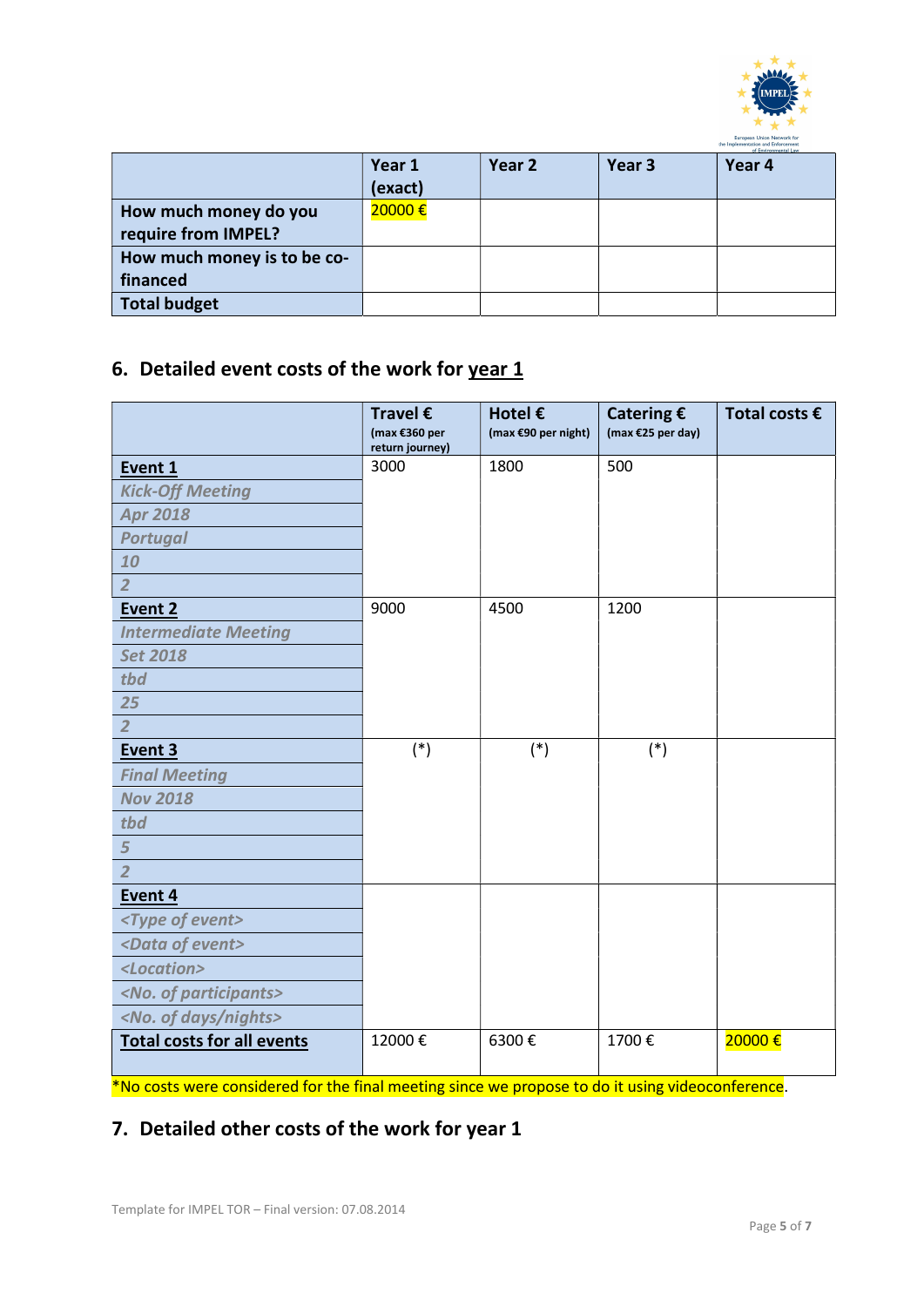

| 7.1 Are you using a<br>consultant?                                                                                                      | $\Box$ Yes            | $\sqrt{2}$ No      |
|-----------------------------------------------------------------------------------------------------------------------------------------|-----------------------|--------------------|
| 7.2 What are the total costs<br>for the consultant?                                                                                     |                       |                    |
| 7.3 Who is paying for the<br>consultant?                                                                                                |                       |                    |
| 7.4. What will the consultant<br>do?                                                                                                    |                       |                    |
| 7.5 Are there any additional<br>costs?                                                                                                  | $\Box$ Yes<br>Namely: | $\triangledown$ No |
| 7.6 What are the additional<br>costs for?                                                                                               |                       |                    |
| 7.7 Who is paying for the<br>additional costs?                                                                                          |                       |                    |
| 7.8. Are you seeking other<br>funding sources?                                                                                          | $\Box$ Yes<br>Namely: | $\sqrt{2}$ No      |
| 7.9 Do you need budget for<br>communications around the<br>project? If so, describe what<br>type of activities and the<br>related costs | $\Box$ Yes<br>Namely: | $\sqrt{2}$ No      |

# 8. Communication and follow-up (checklist)

|                                                                                                                                                                                               | What                                                                                                                                                                     |                                                        | By when |
|-----------------------------------------------------------------------------------------------------------------------------------------------------------------------------------------------|--------------------------------------------------------------------------------------------------------------------------------------------------------------------------|--------------------------------------------------------|---------|
| 8.1 Indicate which<br>communication materials will<br>be developed throughout the<br>project and when<br>(all to be sent to the<br>communications officer at the<br><b>IMPEL secretariat)</b> | TOR <sup>**</sup><br>Interim report <sup>**</sup><br>Project report <sup>**</sup><br>Progress report(s) v<br>Press releases<br>News items for the website <sup>*</sup> * | ▼<br>⊽<br>$\blacktriangledown$<br>$\blacktriangledown$ |         |
|                                                                                                                                                                                               | News items for the e-newsletter<br>Project abstract <sup>**</sup><br>IMPEL at a Glance Y<br>Other, (give details):                                                       | $\blacktriangledown$                                   |         |